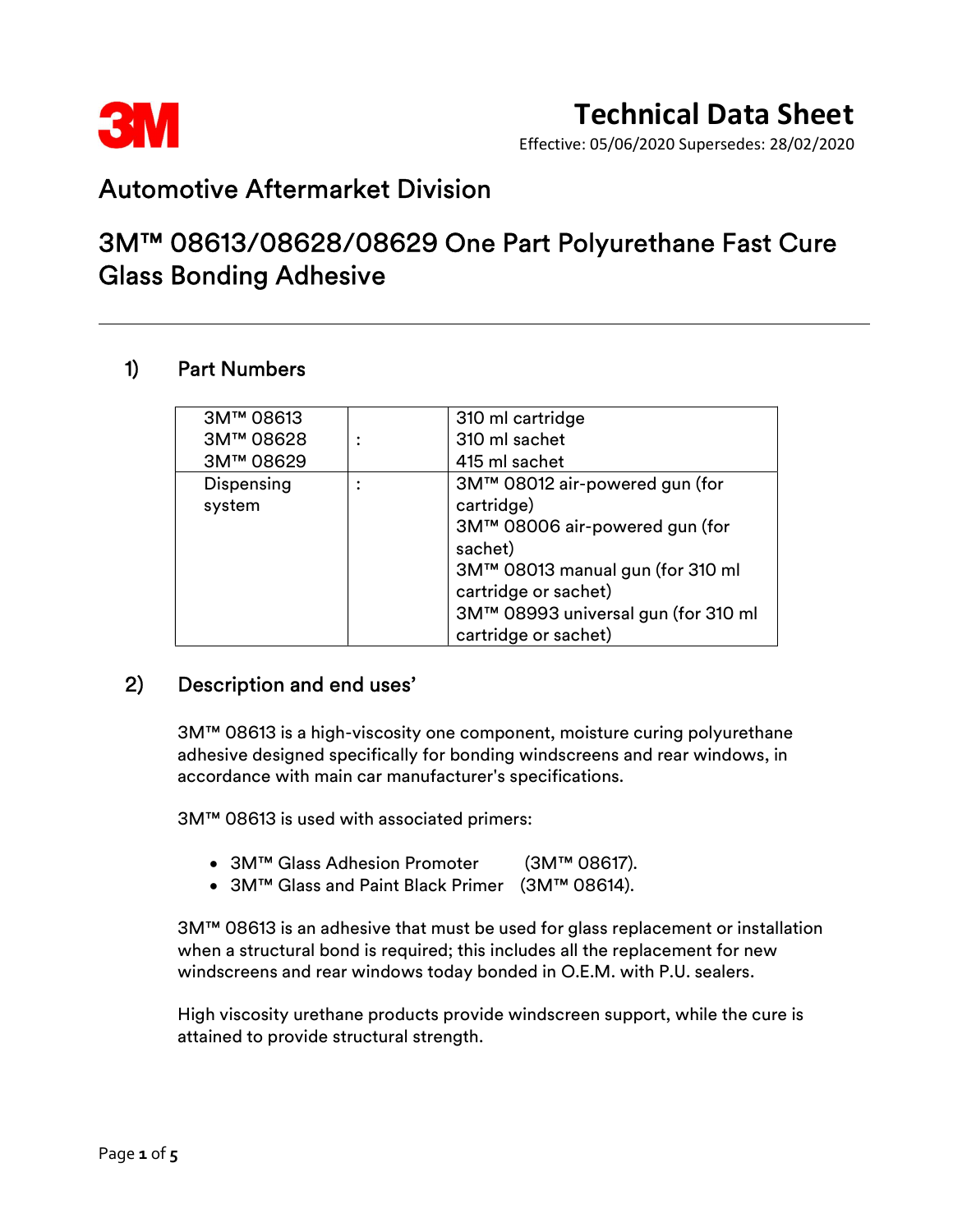

Effective: 05/06/2020 Supersedes: 28/02/2020

## 3) Physical Properties

| <b>Base</b>                               | One-part moisture curing polyurethane                            |
|-------------------------------------------|------------------------------------------------------------------|
| Consistency                               | Thick thixotropic paste                                          |
| Colour                                    | <b>Black</b>                                                     |
| <b>Density</b>                            | 1.2                                                              |
| Solids content                            | >99 % (typical)                                                  |
| <b>Tack Free Time</b>                     | 30 minutes (typical at 23°C, 50% RH)                             |
| Open time                                 | 10-15 minutes (typical at 23°C, 50% RH)                          |
| Cure through rate                         | 3.8 mm after 24 hours (typical at 23°C, 50%                      |
|                                           | RH)                                                              |
| <b>Final Hardness</b>                     | 55-60 Shore A (typical)                                          |
| Tensile strength (DIN 53504)              | 7 MPa                                                            |
| <b>Elongation at break (DIN</b><br>53504) | >400%                                                            |
| <b>Ultimate Overlap Shear</b><br>Strength | 4 MPa                                                            |
| Safe drive away time                      | 90 minutes minimum, for cars without airbag<br>(at 23°C, 50% RH) |
|                                           | 3 hours minimum, for cars with airbags<br>(at 21°C, 54%RH)       |
| Temperature resistance                    | $-25^{\circ}$ C to + 90 $^{\circ}$ C                             |
| Temperature of application                | $+5^{\circ}$ C to $+35^{\circ}$ C                                |

- Fast cure, rapid strength.
- High viscosity: immediate windshield support.
- When fully cured, meets OEM strength requirements.
- Successfully passes a real crash test following US standard FMVSS 212 with double airbags and non-attached dummies, after 3 hours at 21°C, 54%RH.
- TÜV approved.

### 4) Directions for Use

 1. Remove old windscreen, wiper arms and trim necessary to expose the entire perimeter of glass.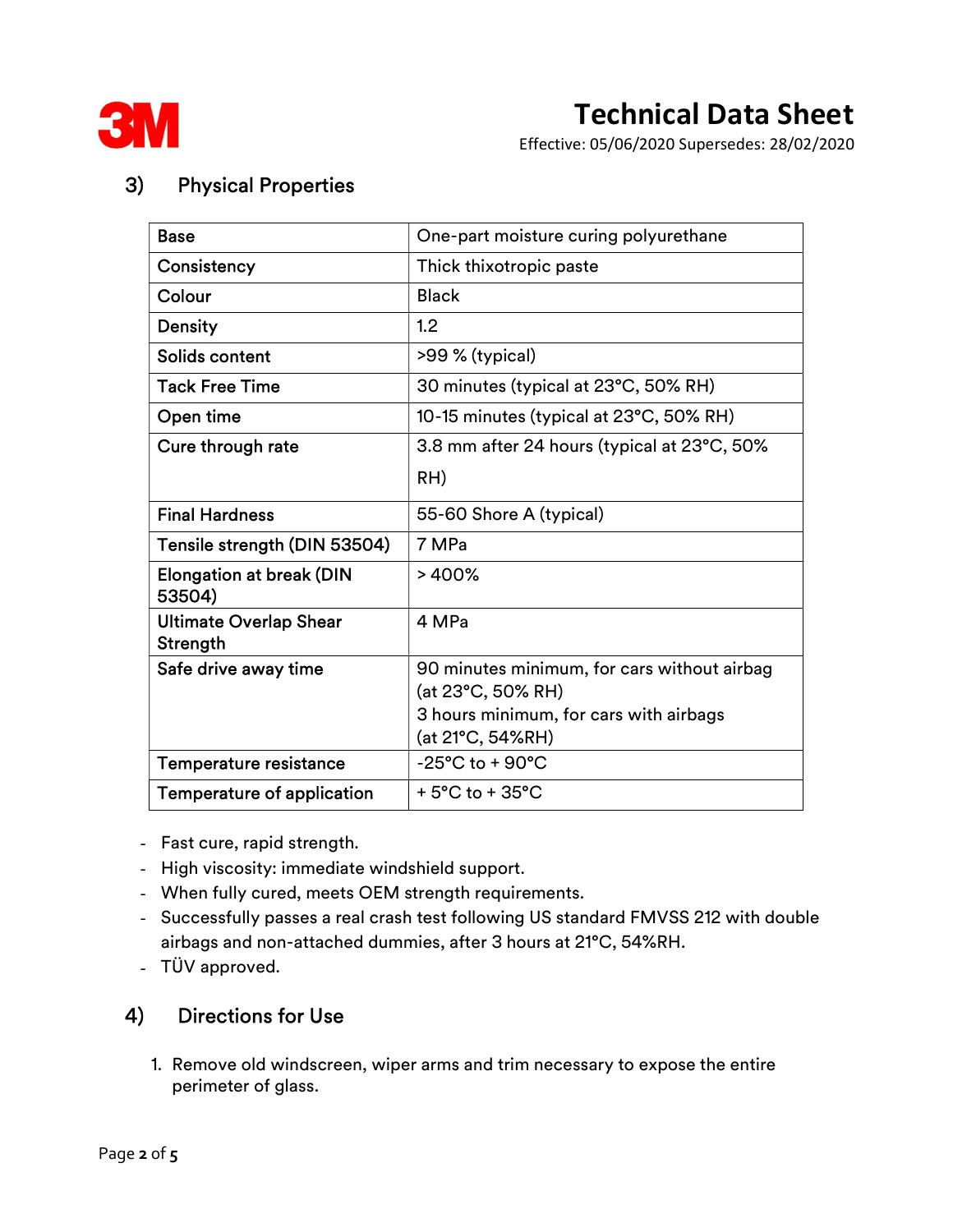

Effective: 05/06/2020 Supersedes: 28/02/2020

- 2. Inspect urethane remaining on pinchweld for loose or unbonded areas. If existing urethane is not securely bonded, remove. Remove any rust and prime any bare or scratched metal with 3M™ Black Primer N°2. Note: when excessive abrasive cleaning is required, prime pinchweld metal with an OEM recommended curing automotive paint primer and allow to cure properly.
- 3. Dry set the replacement glass into opening and align for uniform fit.
- 4. Glass preparation:
- a) Clean replacement windscreen with 3M™ Glass Cleaner 3M™ 08631 taking care to carefully clean surface where the adhesive bond will be made. Wipe dry.
- b) Apply the Glass Adhesion Promoter  $N^{\circ}1$  (3M™ 08617 or 3M™ 08632) to clean and prepare the glass ceramic edges. Wipe-off immediately. Apply a second time, wipeoff and allow it to dry and activate the glass surface for 10 minutes minimum.
- c) Apply the Glass and Paint Black Primer N°2 (3M™ 08614 or 3M™ 08633) over the primer N°1. Let it dry 10 minutes.

Note: if temperature in shop is below 15°C, allow primer to dry longer, up to 20 minutes to get proper surface preparation.

- 5. Pinchweld preparation:
- a) In case of old polyurethane sealer remaining on the body frame, use a knife to reduce the remaining sealer to a thickness of 1 mm. If needed, clean its surface with 3M™ 08984 Adhesive Cleaner and let it dry 10 minutes. Then apply 3M™ 08613 / 08628 / 08629 adhesive on.
- b) On newly painted body frame (paint fully cured), apply the primer  $N^{\circ}2$ . Let it dry 10 minutes. Then apply 3M™ 08613 / 08628 / 08629 adhesive on.

Note: paint surface must be dried, degreased and free from dust.

- 6. Extrude a bead of 3M™ 08613 / 08628 / 08629 adhesive on the glass or on the body frame (depending on manufacturer's instructions). Extrude adhesive at sufficient height to assure proper wet-out of both glass and pinchweld is achieved when windscreen is set.
- 7. Set the glass, using the appropriate marks, within 15 minutes following the application of the adhesive.
- 8. Install trim mouldings and hardware.
- 9. Clean any excess using 3M™ 08984 Adhesive Cleaner.
- 10. <u>Precautions to be taken after assembly</u>: the curing time of 3M™ 08613 / 08628 / 08629 adhesive depends upon atmospheric humidity and temperature. The vehicle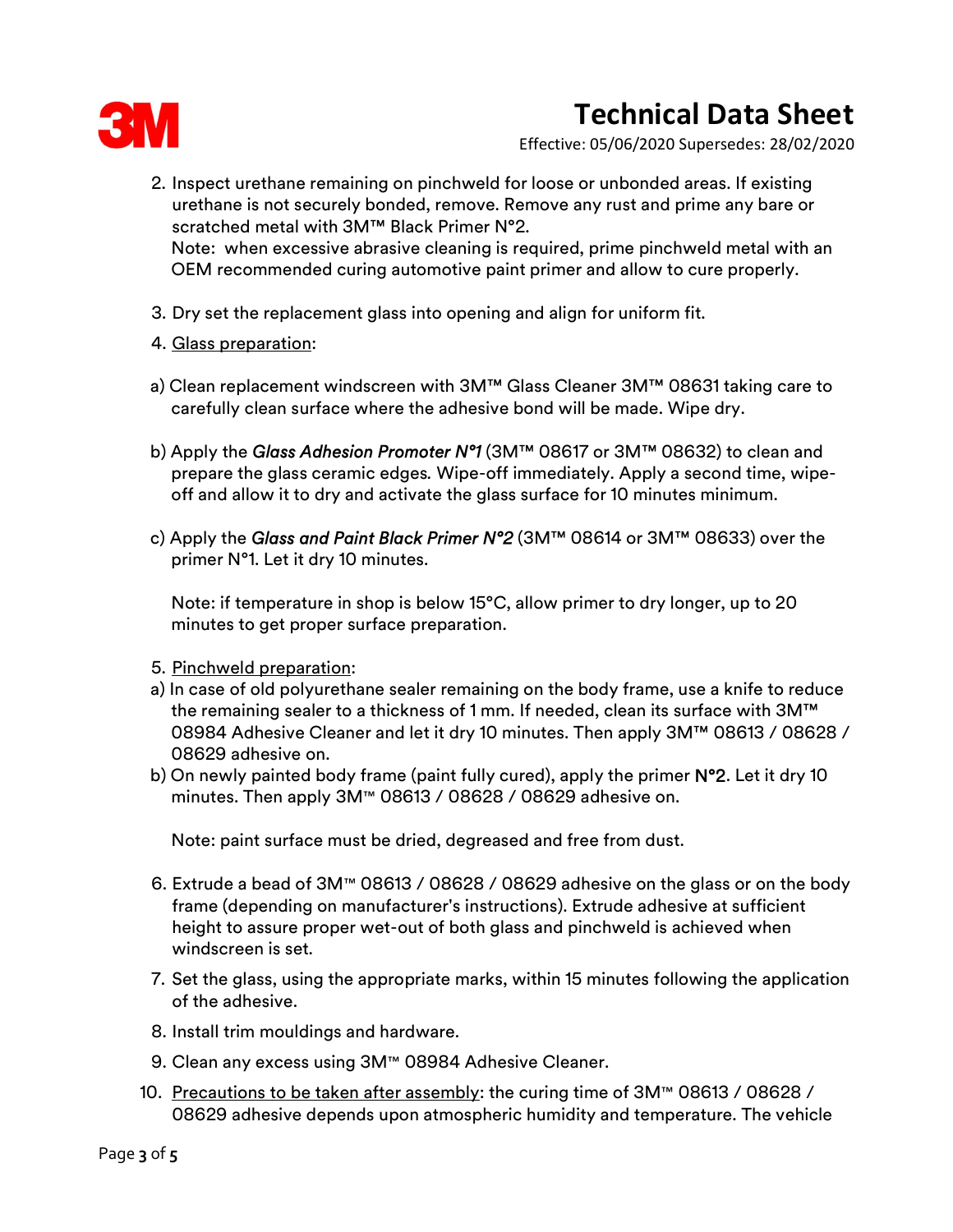

Effective: 05/06/2020 Supersedes: 28/02/2020

must remain stationary for a minimum of 90 min. (for cars without airbags) or 3 hours (for cars with airbags).

#### 5) Storage

| Storage           | Cool dry place. Best results are obtained when material is      |
|-------------------|-----------------------------------------------------------------|
| conditions        | stored and applied at room temperature, 15 to 30°C.             |
| <b>Shelf life</b> | 9 months from date of manufacture under normal storage          |
|                   | conditions. Refer to 'Best Before Date" on cartridge or sachet. |

#### 6) Safety

Please refer to the Material Safety Data Sheet or contact your local 3M™ Toxicology Department.

### 3M™ 08613/08628/08629 is designed FOR PROFESSIONAL INDUSTRIAL USE ONLY.

#### 7) Disclaimer

 All statements, technical information and recommendations are based on tests we believe to be reliable but the accuracy or completeness thereof is not guaranteed. Please ensure before using our product that it is suitable for your intended use. All questions of reliability relating to this product are governed by the Terms of Sale subject, where applicable, to the prevailing law.